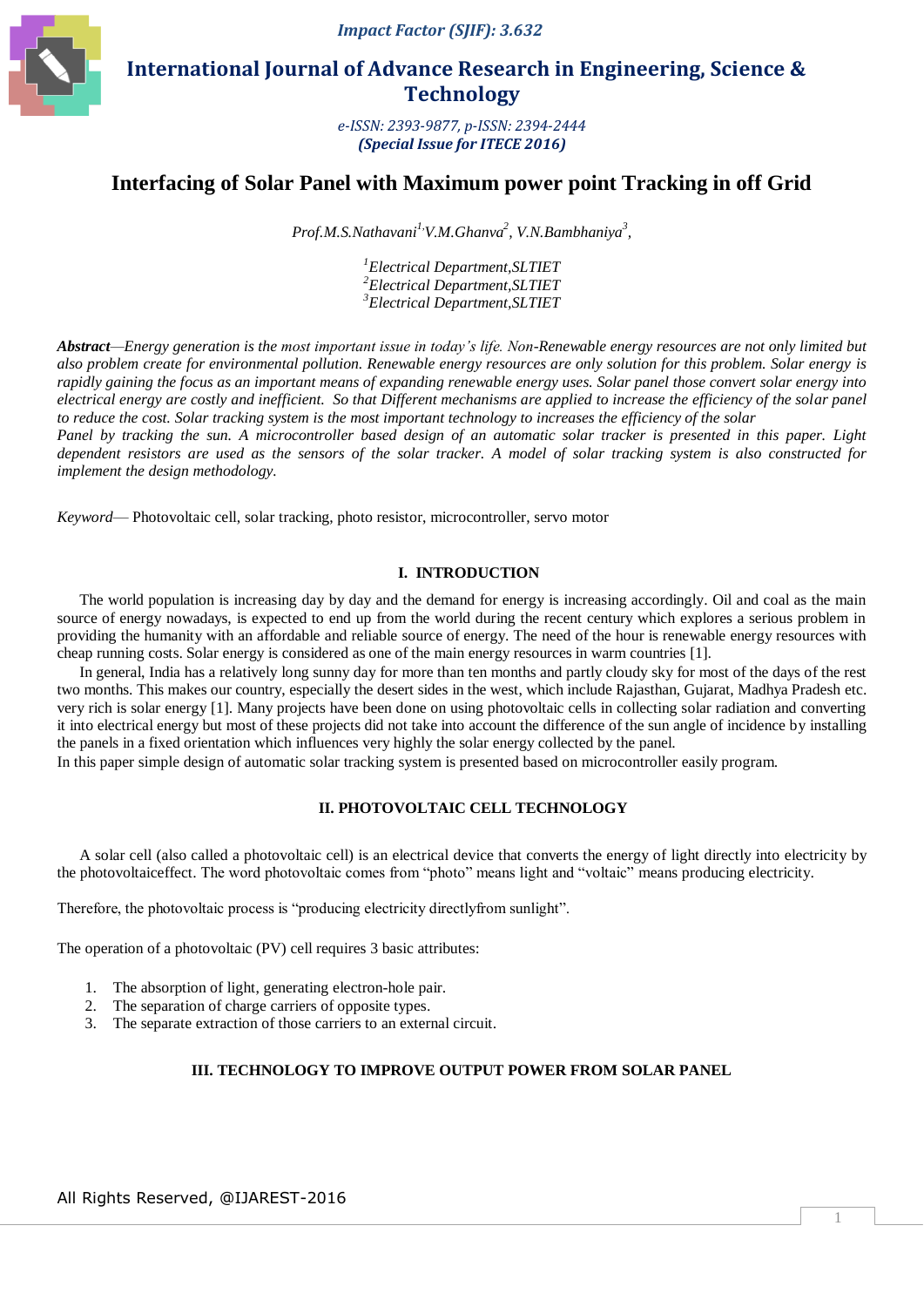For Increasing Solar Panel efficiency, maximizing the output power and employing a tracking system with solar panel arethree ways to increase the overall efficiency of the solar panel[4]. To Increase efficiency from solar cell is an ongoing research work and researcher are activelydoing research on this. Maximizing the output power fromsolar panel and integrating solar tracking system areanother ways where electronic design can bring success in research work.



*Figure 1I-V and P-V characteristics of photovoltaic cell.*

Maximum power point tracking (MPPT) is the process to increase the output power from solar cell panel by keeping the solar panel"s operation on the knee point of I-V and *P-V* characteristics (Fig. 1). A Many number of Maximum powerPoint tracking algorithms have been developed and employed in the world [6].

 Microcontroller Based Automatic solar tracker improves the solar panel efficiency by keeping the solar panel against sun according to sun position. Solar tracking is a method to track the sun"s position for increase output power of solar panel 35% to 65% than the stationary system [6]. From literature review it is prove that sensing of sun light, providing initial position of the solar panel and power consumption of the motor for the tracker are the major challenges of the solar tracking system.

 Diffused radiation is another way to improve the efficiency of the solar panel. Maximum rays from the solar sun reach on the earth's surface through interaction of clouds, dusts, atom, water and particles. So that diffused rays reduces the output power of solar cell. If those rays are reflected on the panel by the reflectors and mirror it will increase the overall output power of the Solar cell panel [9].

### **IV. MODEL OF AUTOMATIC SOLAR TRACKER**

Current Development of solar panel tracking system has been today"s research area and ongoing for several years. As the sun moves in the sky during the day, it is advantageous to have the solar cell panels to track the position of the sun, such that the panels are any time perpendicular with the position of the sun. The major components used in this model are listed below:-

- o Photo resistor
- o Microcontroller
- o Servo motor

### *A. Photo resistor*

A photo resistor or light-dependent resistor (LDR) or photocell is a light-controlled variable [resistor.](http://en.wikipedia.org/wiki/Resistor) The [resistance](http://en.wikipedia.org/wiki/Electrical_resistance) of a photo resistor decreases with increasing incident light intensity. A photo resistor can be applied in light-sensitive detector circuits, and light- and dark-activated switching circuits. According to sun position both Pair LDR (East and West or North and South)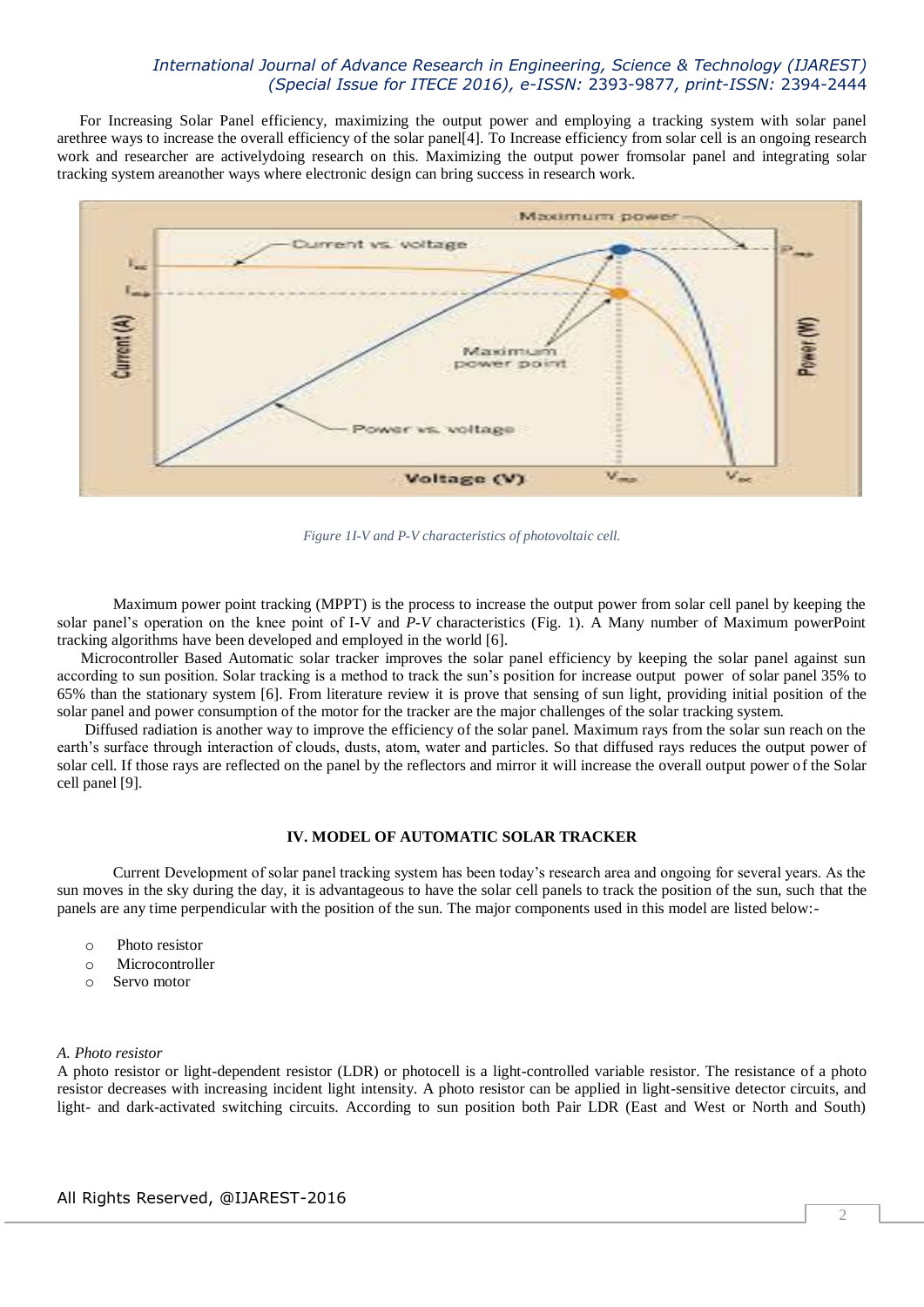generate some voltage difference of this voltage is given to the microcontroller.Fig. 2 represents the resistance value of the photo resistor according the intensity of light.



*Figure 2 Resistance value of LDR at various intensity level of light*

As shows in the Fig. 3 schematic diagram of the prototypedesigned in Proteus 8 professional software.



*Figure 3 Schematic of solar tracker circuitry*

In the solar tracker Model, it is desired that output Voltage will increase as the light intensity increases and so the photo resistor is placed at the top position in series connection with resistor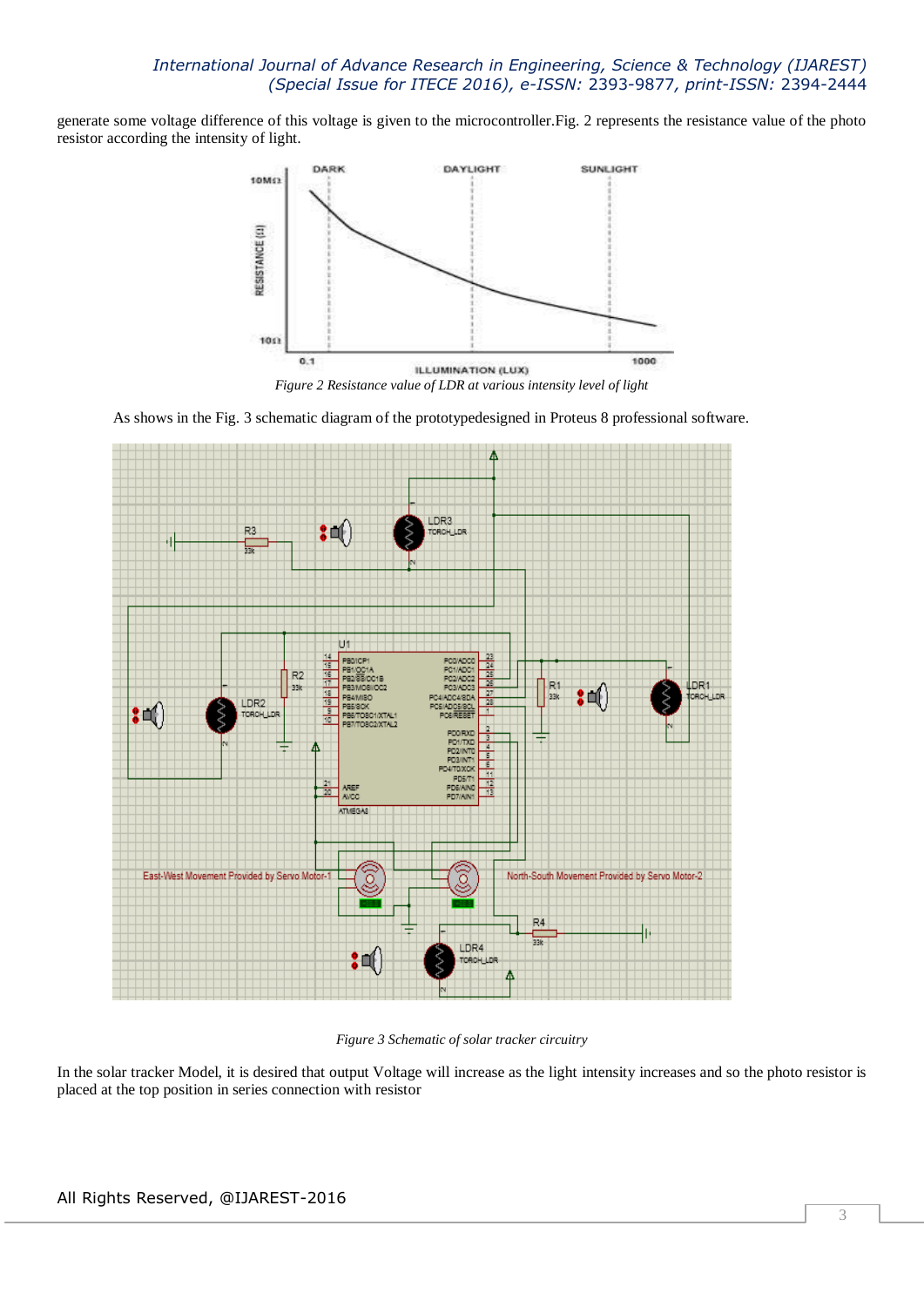#### *B. Servo motor*

Servo motors are commonly used in precision positioning control applications. Five characteristics of the servo motor have been considered while choosing servo motor for the solar tracker prototype. Servo motor is brushless, load independent, has open loop positioning capability, good holding torque and excellent response characteristics. The Servo motor that has been used in the model has the specifications of 12 volts, 33 kΩ resistances, 4 phases, bipolar. Servo motor moves proportional according to sun position in this sky.

## *C. Microcontroller*

The ATMEGA8 microcontroller has been used in the Model. Microcontroller is the most important part of model. ATMEGA8 Microcontroller requires a 5 volt regulated voltage supply. "7805" voltage regulator is used to providefixed 5 volts supply to the microcontroller [11]. ATMEGA8 has some features such as analog comparator (AC), analog to digital converter (ADC), Universal synchronous asynchronous receiver transmitter (USART) etc [12]. Description of these features is given below:

#### *1) Analog comparator*:

The Analog Comparator compares the input values on the positive pin AIN0 and negative pinAIN1. When the voltage on the positive pin AIN0 is higher than the voltage on the negative pin AIN1, the Analog Comparator Output, ACO, is set. The comparator"s output can be set to triggerthe Timer/Counter1 Input Capture function. In addition, the comparator can trigger a separateinterrupt, exclusive to the Analog Comparator. The user can select Interrupt triggering on comparatoroutput rise, fall or toggle.

### *2) Analog to digital converter*:

The ATmega8 features a 10-bit successive approximation ADC. The ADC is connected to an 8- channel Analog Multiplexer which allows eight single-ended voltage inputs constructed from thepins of Port C. The single-ended voltage inputs refer to 0V (GND).The ADC contains a Sample and Hold circuit which ensures that the input voltage to the ADC isheld at a constant level during conversion.

## *3) Timer:*

Built-in timer of ATMEGA32 is utilized to create delay. The Earth rotates on its own axis, with respect to the sun 360° in a day and so it rotates, (360°/24=) 15° an hour. Delay for 1.5 minutes and 15minutes are required. These delays are mentioned as *short delay* and *moderate delay* respectively.

### *4) Algorithm*:

In the given algorithm two variables *I* and *Count* is used. *I* represents number of rotation the motor must make to track the sun from dawn todusk. First hour after sunrise And Last hour before sunset is on consider for tracking.

As 2 hours in day time are not considered for tracking, and if we consider  $1^0$  rotation (2x15<sup>o</sup> =) 30° of rotation is not required to be done by the solar tracker. approximately  $((180°-30°)/1°=) 150°$  rotations are required in each day to track the sun at daylight.

### **V. OPERATION OF THE SOLAR TRACKER**

Solar Tracker is a Device which follows the movement of the sun as it rotates from the east to the west every day. The main function of all tracking systems is to provide one or two degrees of freedom in movement. Trackers are used to keep solar collectors/solar panels oriented directly towards the sun as it moves through the sky every day. Using solar trackers increases the amount of solar energy which is received by the solar energy collector and improves the energy output of the heat/electricity which is generated. Solar trackers can increase the output of solar panels by 20-30% which improves the economics of the solar panel project.

The benefit of using tracking devices is derived from the fact that the out power is near 40% is more rather than stable pv cell panel. Therefore, the instantaneous solar radiation collected by the photovoltaic modules, assembled in a tracking system, is higher than the critical irradiance level for a longer number of hours than in fixed systems. Tests have shown that up to 40% extra power can be produced per annum using a variable elevation solar tracker investigated the effect of one-axis east-west tracking on solar radiation received by a PV panel compared to fixed installation.

The circuit models simulation is done by proteus software. In this proteus software we change the radiation to get maximum output. The circuit model have mainly component is LDR, microcontroller, power supply, servo motor, control resister etc. here, two servo motor is used for control solar panel in dual axis, motor one control PV cell panel in east, west direction and second motor is control PV cell panel in south, north direction.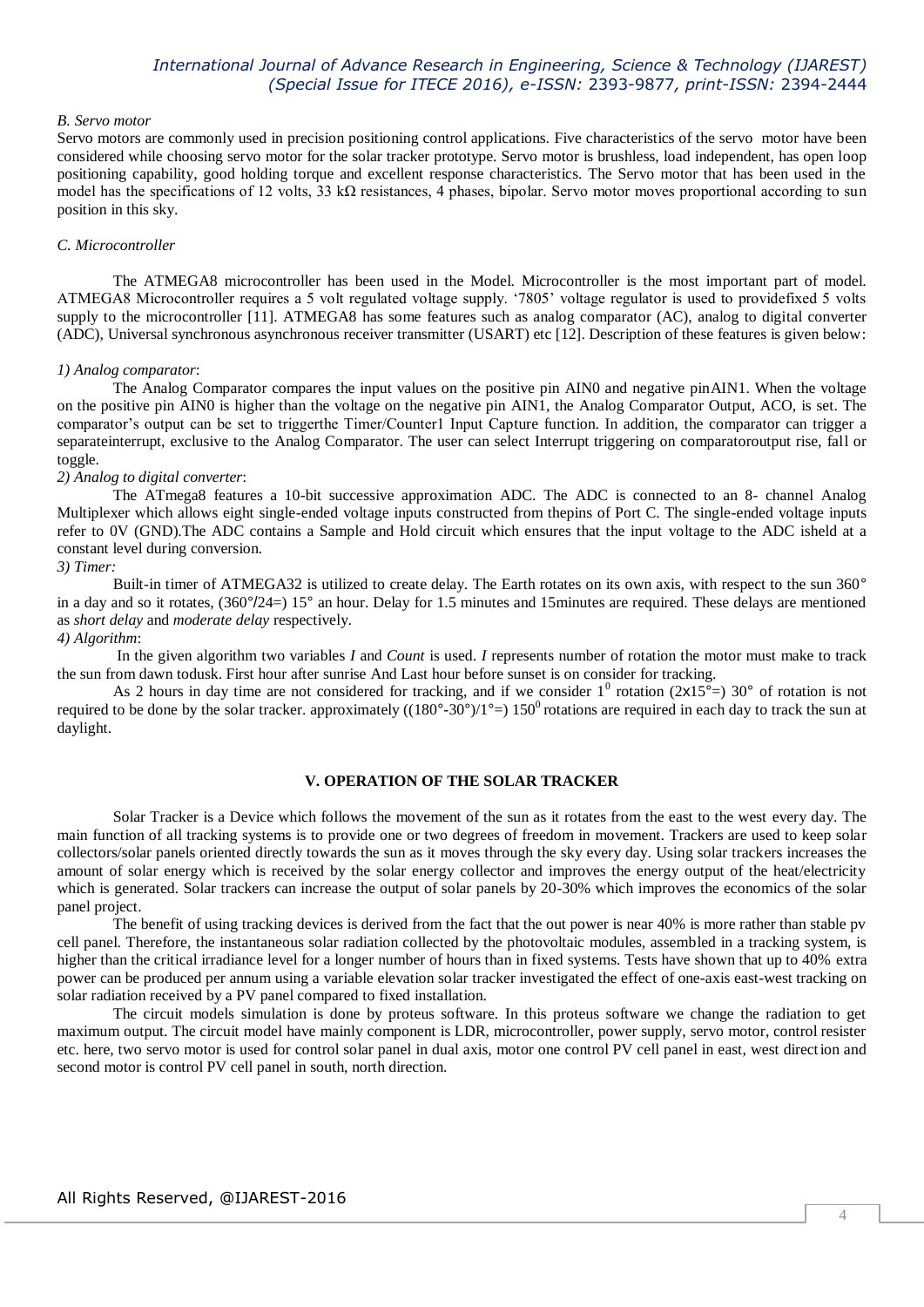

*Figure 4 Operational flow chart of the solar tracker*



*Figure 5 shows a basic schematic block diagram for MPPT PV system*